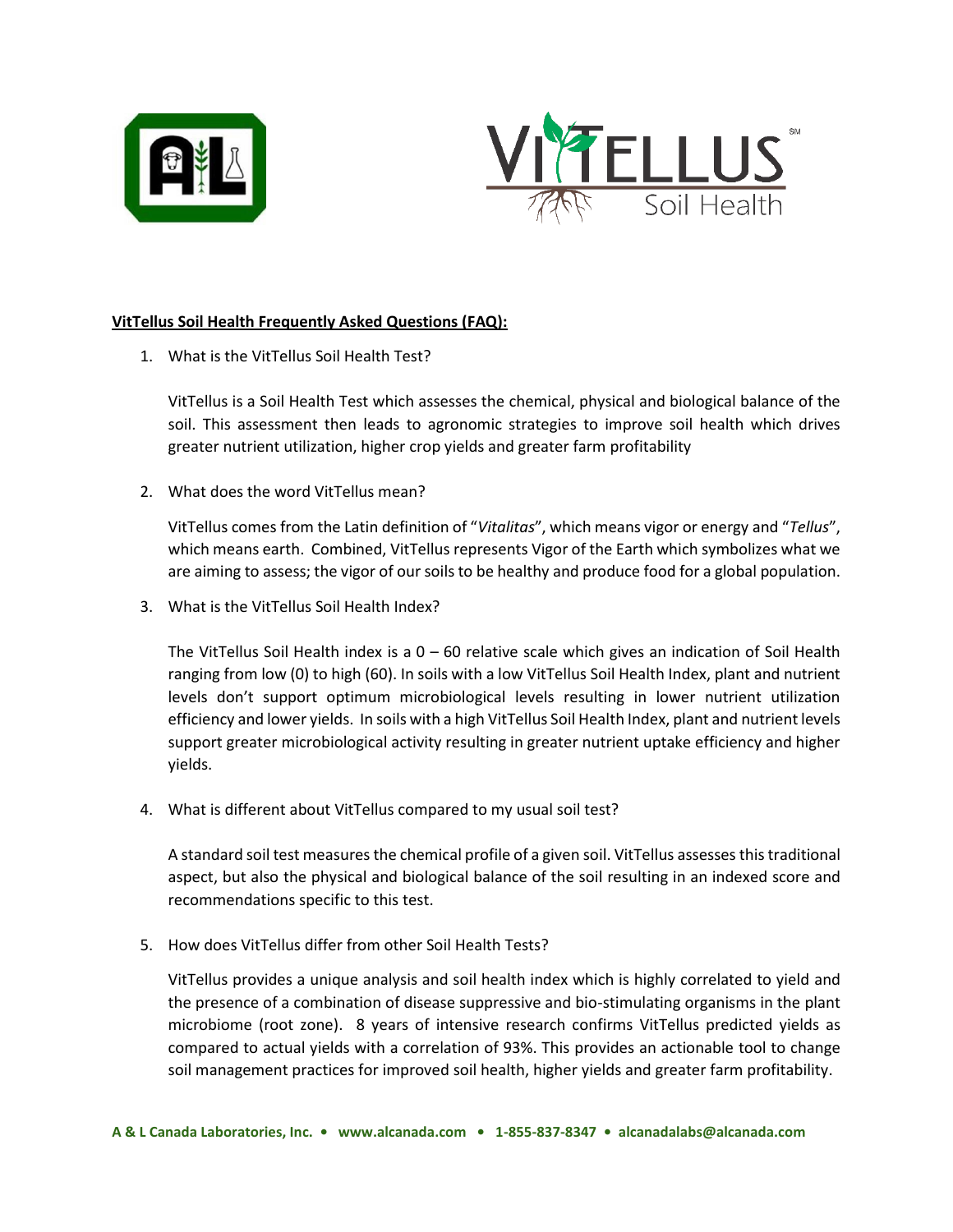6. What is included in the VitTellus Soil Health Test?

The VitTellus Soil Health Test includes a standard report and a Soil Health index, Solvita CO2 results, PMN (potential mineralizable nitrogen), Reactive carbon, Standard fertility test results, A&L Crop production recommendations, On-line portal access for reports, and live customer support.

7. How much does the VitTellus Soil Health Test cost?

The VitTellus Soil Health Test is a premium package priced at \$75 per sample. The return on this investment is quickly realized with adoption of practices to improve soil health and crop yields. Research has shown high soil health can improve nutrient utilization up to 40% providing significant economic returns to producers (A & L Research Study).

8. What is the research basis of VitTellus?

The development of VitTellus is the result of an intensive 8-year research program conducted by A&L assessing over 400 factors related to soil health and yield. On-farm trial work indicates good soil health significantly improves nutrient utilization and greater crop productivity. Research has shown improved soil health can improve nutrient utilization by up to 40%. A&L continues to conduct research in this area to enhance and further validate the benefits of improved soil health.

9. When should I use the VitTellus Soil Health Test?

A VitTellus Soil Health Test can be used annually to measure soil health and the impact of management practices over time. Samples should generally be taken at the same time of year and from a similar location.

10. How do I conduct a VitTellus Soil Health Test?

The process is simple; take soil samples from areas of the field known to be high in productivity and areas known to be low in productivity. These various samples are analysed with the VitTellus test and the results will identify the differences in key soil health parameters which can then be acted on. Example; differences in soil pH or K:Mg ratio can be addressed with a tailored fertility package.

11. How does VitTellus support sustainable agriculture and industry protocols such as 4R?

The VitTellus test is an ideal tool to support sustainable agriculture as it provides indicators to improve the biological health of the soil and optimize the use of crop fertility programs. VitTellus